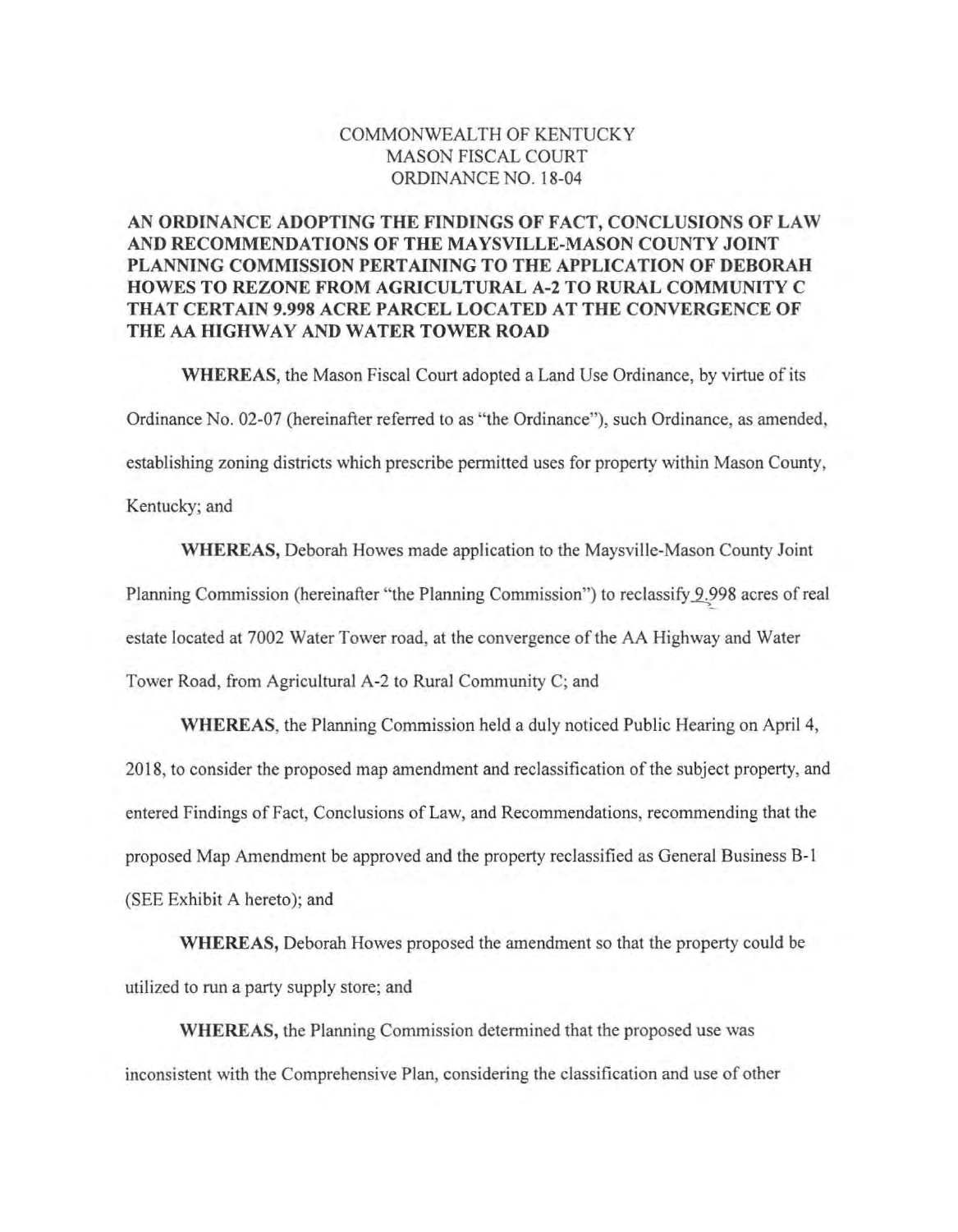properties in the area; and

WHEREAS, the Planning Commission also considered the testimony of adjoining property owners Lucian Anderson, Missy May, Peggy Frame, Christopher May, and Frank Ring, and concerns expressed about changes in the rural character of the neighborhood, the inability of the narrow Water Tower Road to accommodate an increase in traffic generated by the proposed rezoning, as well as concerns over noise and light pollution to the surrounding subdivision; and

WHEREAS, the matter has been brought before the Mason Fiscal Court in accordance with the provisions of KRS 100.211(1) as to the proposed map amendments, and such Fiscal Court having limited its consideration of the proposed map amendments to the official record of the Public Hearing held before the Joint Planning Commission to make the legislative determination of the appropriateness of the Map Amendment to reclassify the subject property from A-2 to B-1, and having adopted Findings of Fact recommending such amendment.

# NOW THEREFORE, THE FISCAL COURT OF MASON COUNTY, KENTUCKY, does hereby ENTER THE FOLLOWING FINDINGS OF FACT AND **CONCLUSIONS OF LAW AND ORDAINS as follows:**

## **FINDINGS OF FACT**

1. That upon motion duly made and unanimously passed, the Mason Fiscal Court declined to hold a separate evidentiary hearing, and instead determined that the matter would be considered based upon the record of the Mason County Joint Planning Commission, including a transcript of the April 4, 2018, evidentiary hearing, all of which is filed with the Mason County Clerk in open meeting and to be included within the minutes of the regular Fiscal Court meeting. SEE City of Louisville v. McDonald, 470 S.W.2d 173 (Ky. 1971). The Fiscal Court did not conduct further hearing or permit further testimony or evidence, but any limited statements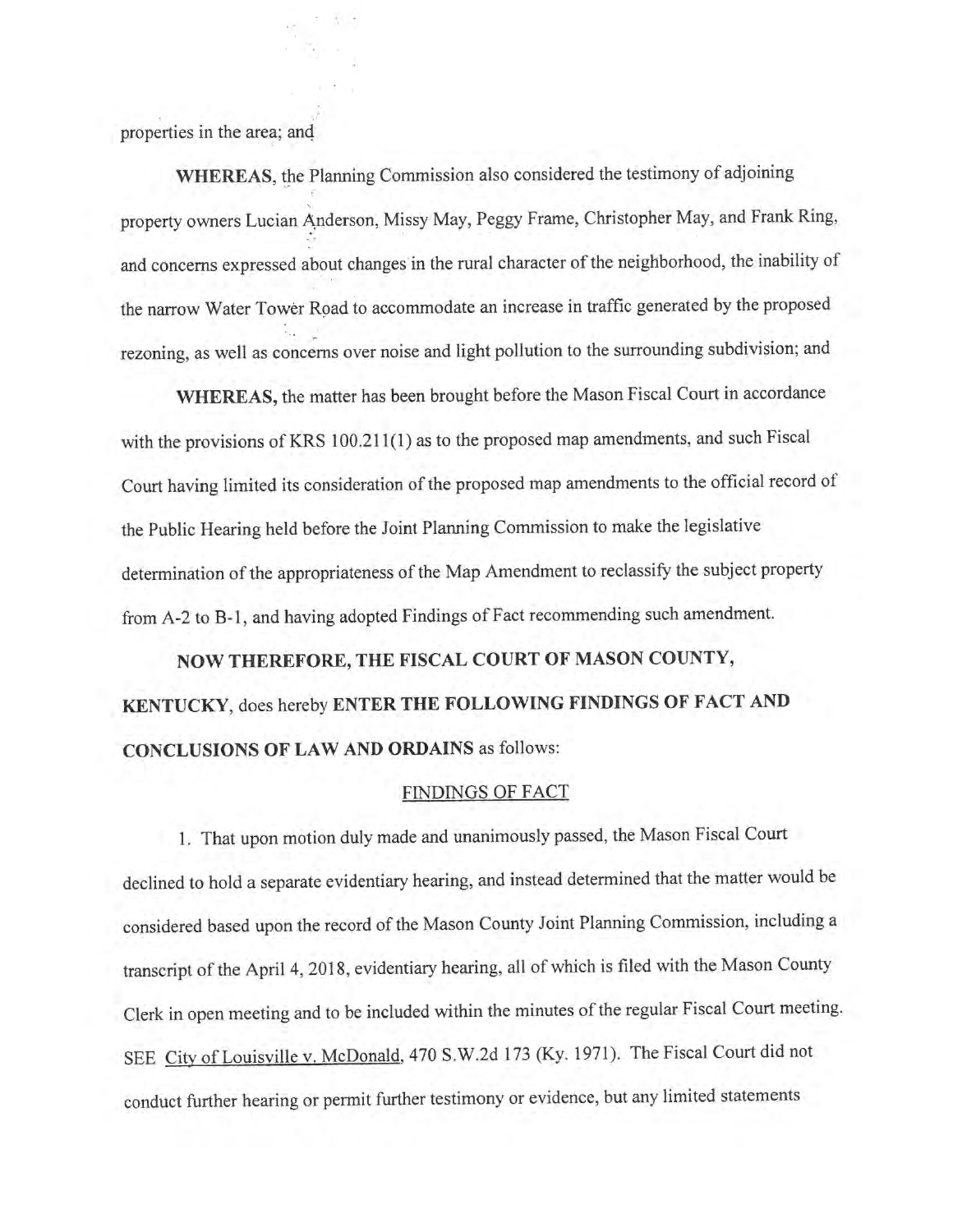permitted are given the weight of argument rather than evidence;

2. That the Planning Commission found that the property is presently zoned Agricultural A-2, and that the property is located in a rural residential area, being in close proximity to a subdivions;

3. That the Planning Commission also heard testimony from adjoining property owners Lucian Anderson, Missy May, Peggy Frame, Christopher May, and Frank Ring, and concerns expressed about changes in the rural character of the neighborhood, the inability of the narrow Water Tower Road to accommodate an increase in traffic generated by the proposed rezoning, as well as concerns over noise and light pollution to the surrounding subdivision

4. That the Fiscal Court recognizes that the property is located along an urban corridor with properties in the vicinity which are classified and used for business purposes, as well as properties which are residential or agricultural in nature;

5. That the Planning Commission's Findings of Fact, Conclusions of Law and Recommendations which do not recommend that the proposed map amendment to reclassify the subject property should be adopted.

## **CONCLUSIONS OF LAW**

1. That the Conclusions of Law of the Planning Commission are hereby adopted; and

2. That the Mason Fiscal Court agrees with the recommendations of the Planning Commission that the property should not be reclassified from Agricultural A-2 to Rural Community C and concludes that the adoption of such recommendations is appropriate under KRS 100.213. WHEREFORE, the Fiscal Court of Mason County, Kentucky, does hereby ORDAIN that the Findings of Fact, Conclusions of Law and Recommendation of the Planning Commission be ADOPTED as concerning the application of Deborah Howes to reclassify 9.998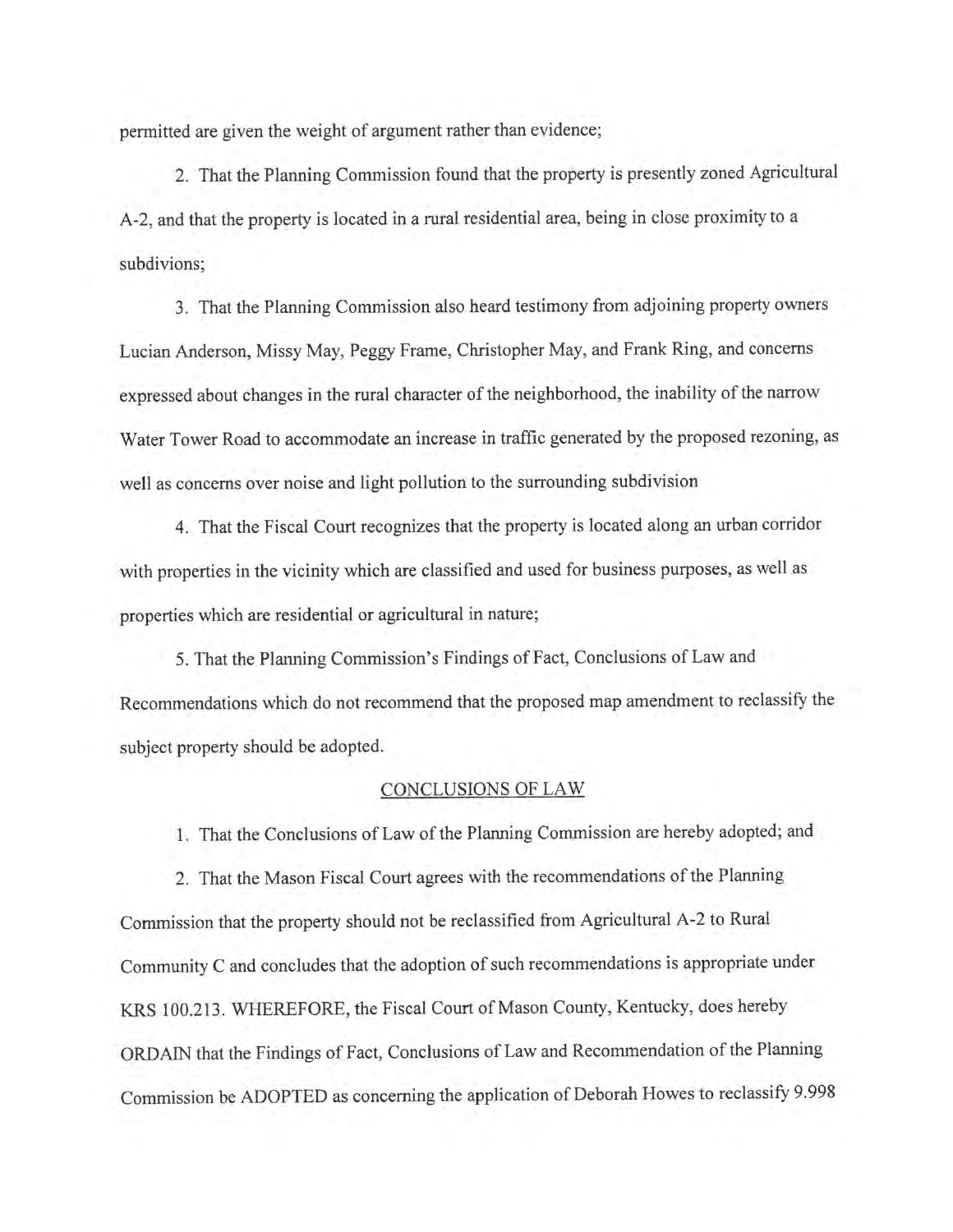acres of real estate located at 7002 Water Tower road, at the convergence of the AA Highway and Water Tower Road, from Agricultural A-2 to Rural Community C, and that such application be denied.

Given first reading this 10<sup>th</sup> day of April, 2018.

Joseph P. Pffer

Judge/Executive

ATTESTED BY:

Stophanie & Schumacher

Stephanie Schumacher Mason County Clerk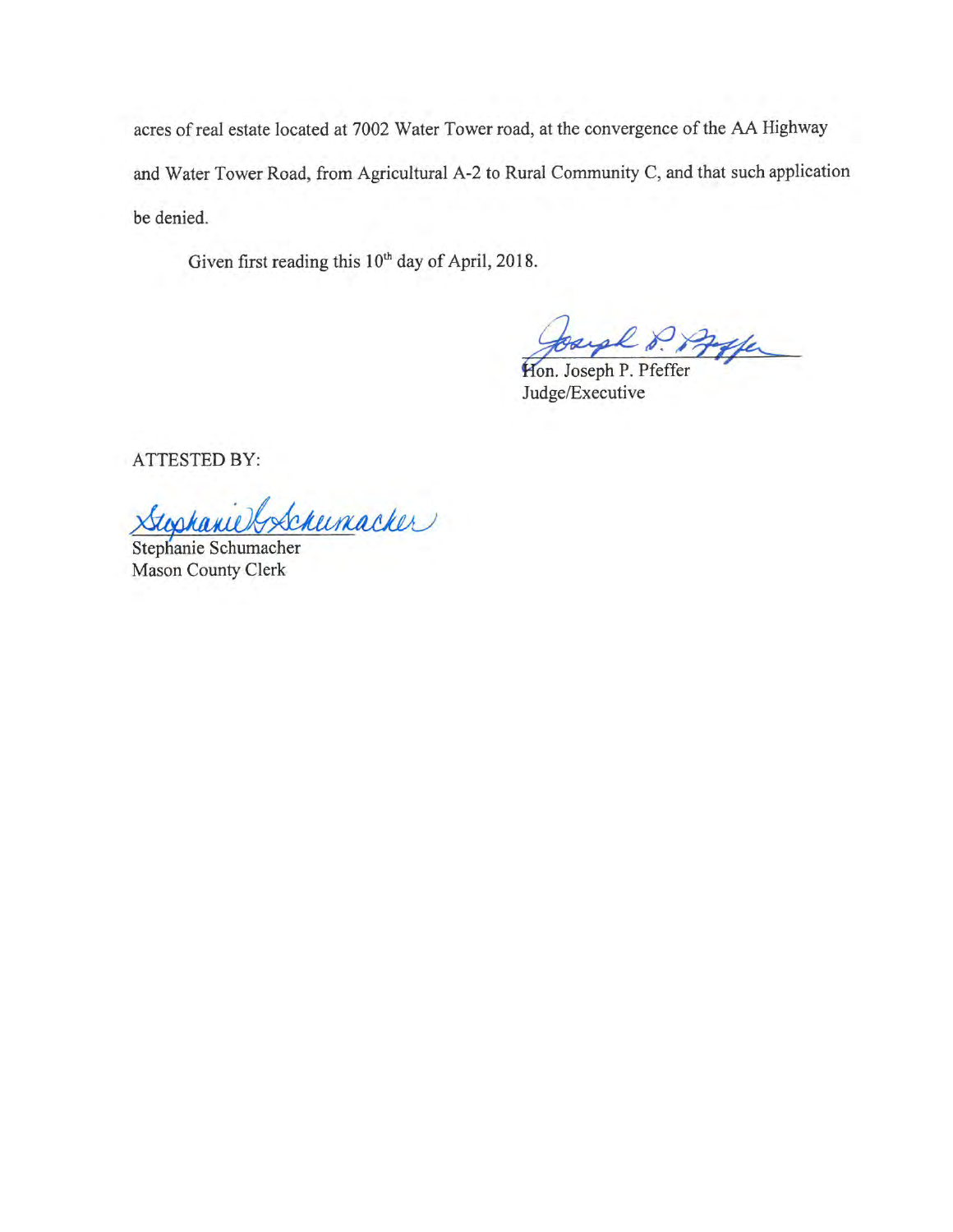# MASON COUNTY JOINT PLANNING COMMISSION **PUBLIC HEARING** April 4, 2018 5:30 P.M.

# IN RE: Zoning Map Amendment Application from Deborah Howes to rezone a 9.998 acre parcel at the convergence of AA Highway and Water Tower Road from "A-2" (Agricultural) to "C" (Rural Community)

## FINDINGS OF FACT, CONCLUSIONS OF LAW, and **RECOMMENDATION**

In accordance with the Maysville Code of Ordinances and KRS 100, the Mason County Joint Planning Commission (hereinafter "Commission") conducted a public hearing at Maysville Municipal Building, 216 Bridge Street, Maysville, Mason County, Kentucky, on April 4, 2018, at 5:30 P.M. regarding the Application for Zoning Map Amendment filed by Deborah Howes with regard to 7002 Water Tower Road. Applicant, Deborah Howes, seeks the zoning map amendment in order to run a party supplies store on the site.

The purpose of the hearing was to receive comments from the public and address any questions the public may have regarding the proposed amendment.

At the commencement of the meeting the following Commission members were present, constituting a quorum: Jean Everett, Bob Biddle, Tim Teegarden, Tom Coe, Joe Brannen, David Reed, and Xandy Stewart. Tommy Stanfield arrived shortly after beginning the meeting. At the conclusion of the public hearing, upon a majority vote of the members present, the Commission adopted the following Findings of Fact, Conclusions of Law, and Recommendation:

## **FINDINGS OF FACT**

1. That the notice requirements of KRS Chapters 100 and 424 were complied with, written notice of the public hearing having been provided to the public in general by publication in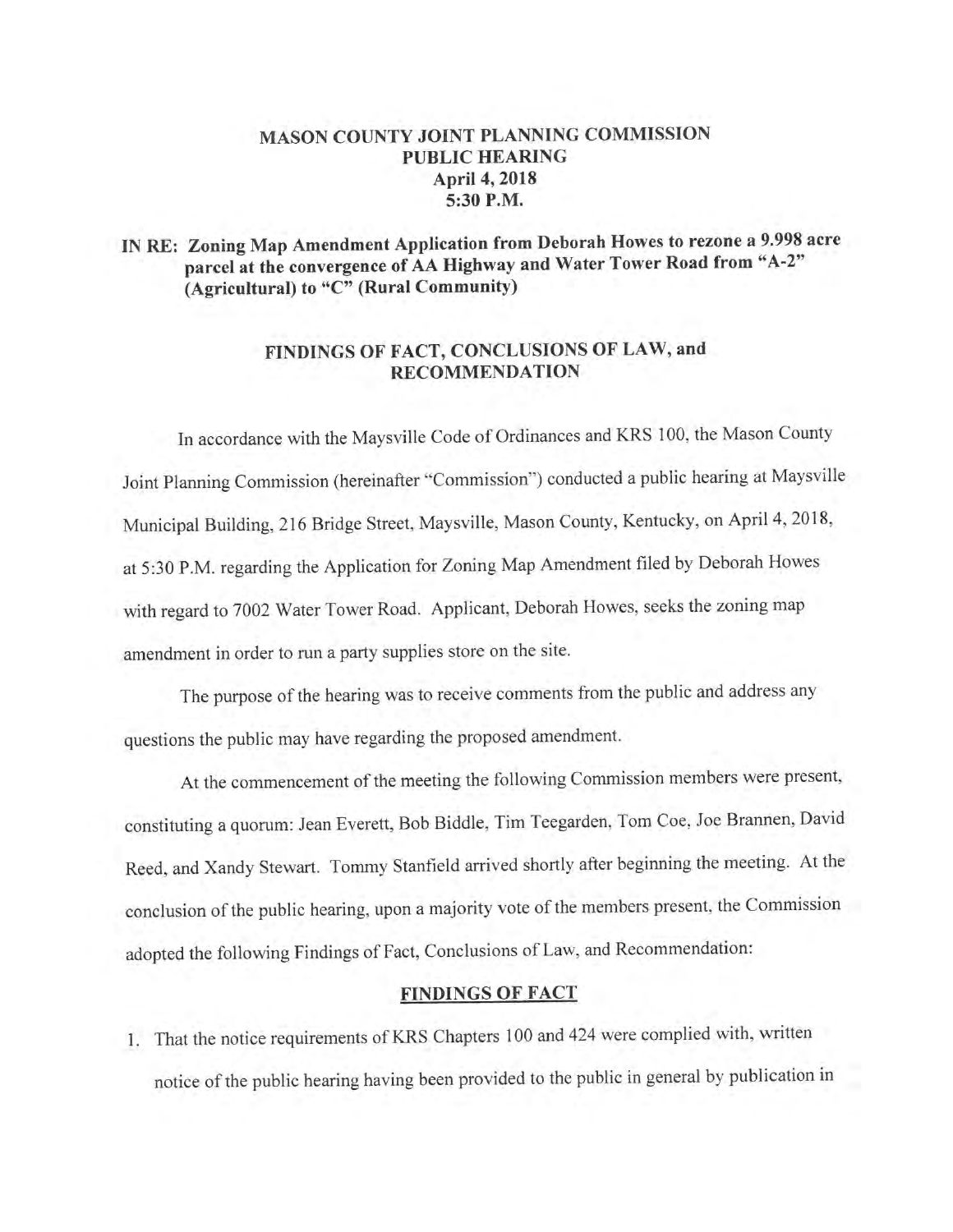the May sville Ledger-Independent as well as the posting of a sign on the property and by certified mail sent to the surrounding property owners, as evidenced by the documents submitted for the record by the staff.

- 2. That administrative officer, Mr. George Larger, explained that the Applicant, Deborah Howes, seeks to rezone the property from "A-2" (Agricultural) to "C" (Rural Community). Mr. Larger explained that in his opinion, the proposed rezoning is consistent with the Comprehensive Plan due to the location of the property along the AA Highway.
- 3. That attorney Andrew Wood, representing the Applicant, Deborah Howes, presented an overview of the proposed zoning map amendment. The Applicant proposes that the property be rezoned from "A-2" (Agricultural) to "C" (Rural Community). The property is located at 7002 Water Tower Road, across the AA Highway from other community zones existing in Rectorville. The Applicant maintains that this rezoning is in compliance with the Comprehensive Plan, because the site is located along the AA Highway, an urban corridor on the Comprehensive Plan Map. The Applicant further maintains that the proposed rezoning and intended commercial use of the property would not negatively impact the surrounding neighborhoods. The Applicant introduced a Department of Highways plan sheet with an accompanying letter from Vickie Griggs, Traffic and Permits Supervisor for the Commonwealth of Kentucky Transportation Cabinet, showing a private entrance to the property located outside the access control limits of the AA highway. This entrance leads directly from Water Tower Road, a county road. The Applicant explained that Water Tower Road is approximately seventeen feet wide along the boundary of her property and should be wide enough to accommodate any traffic generated by commercial use of the property. The Applicant argued that the specific proposed use of a party supply store is a benefit to the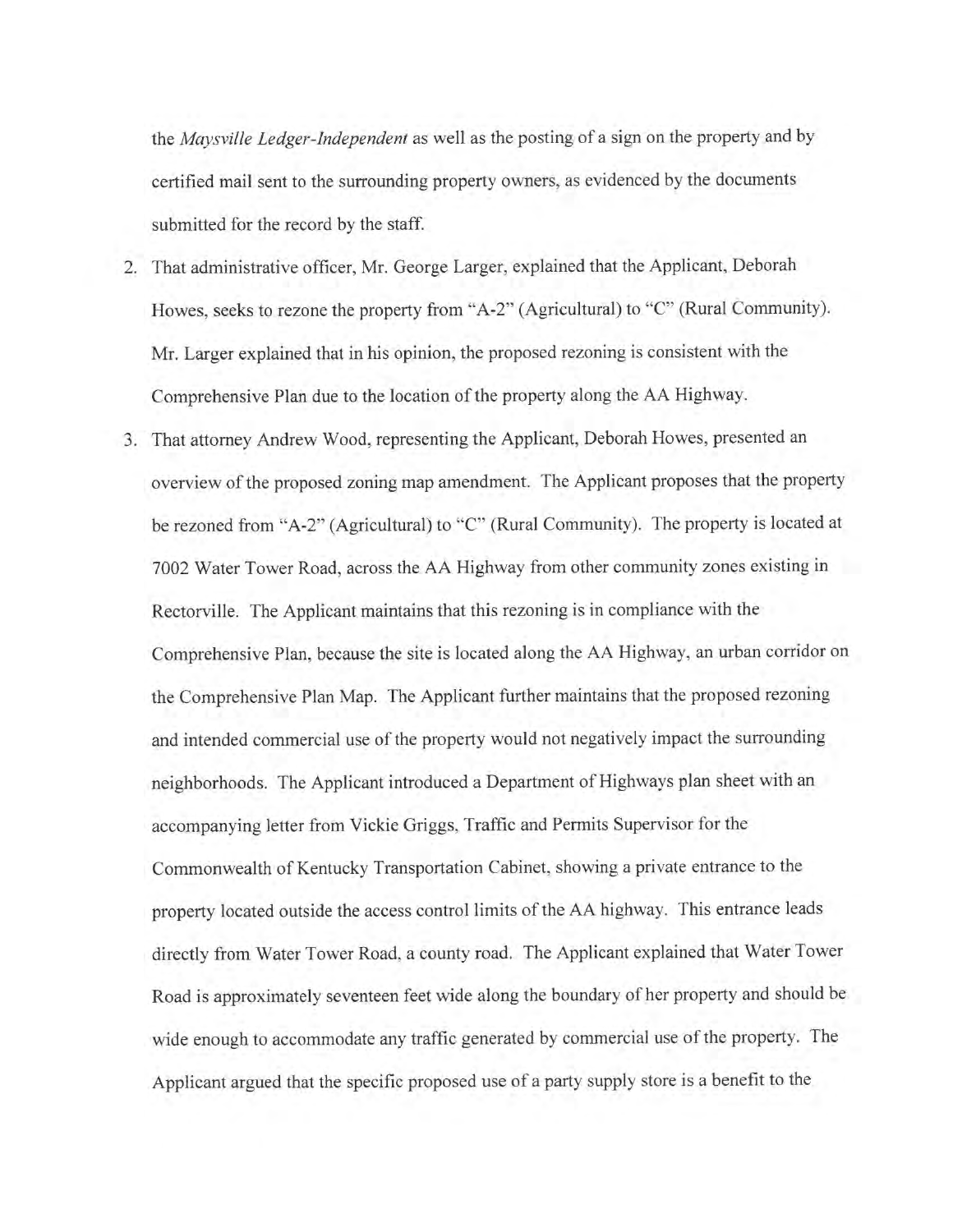community, because it would carry a great variety of party- and holiday-themed merchandise typically available only in larger cities.

- 4. That those property owners or interested parties who appeared at the hearing and addressed the Commission regarding the Application for Zoning Map Amendment at issue are listed, with a summary of their comments/opinions, as follows:
	- a. Lucian Anderson lives along Water Tower Road and opposes rezoning because of the area's nature as a rural subdivision, which is precisely why he and others moved there; has concerns about the width of Water Tower Road, which he thinks is very narrow and increased traffic would be dangerous, given that one must use the shoulder of the roadway or private driveways to accommodate oncoming traffic; also has concerns of noise pollution, since the property has been cleared of trees and shielding vegetation; presented a petition signed by many residents in the area who are opposed to the rezoning; later re-took the floor to remind the Commission that the Applicant has changed the specific proposed use since her original application and to express his concern with potential sale of alcohol on the premises;
	- b. Missy May lives along Water Tower Road and, like Mr. Anderson, appealed to the rural nature of the property, saying that is why she and her family moved there; shares concerns that Water Tower Road is too narrow to accommodate traffic generated by commercial use in the area, and stated that drivers already have to use her driveway to avoid oncoming traffic; is concerned that further traffic will only exacerbate this problem;
	- c. Peggy Frame lives about  $\frac{1}{2}$  mile from the property; opposes rezoning, because she shares the same concerns regarding the narrowness of Water Tower Road; also is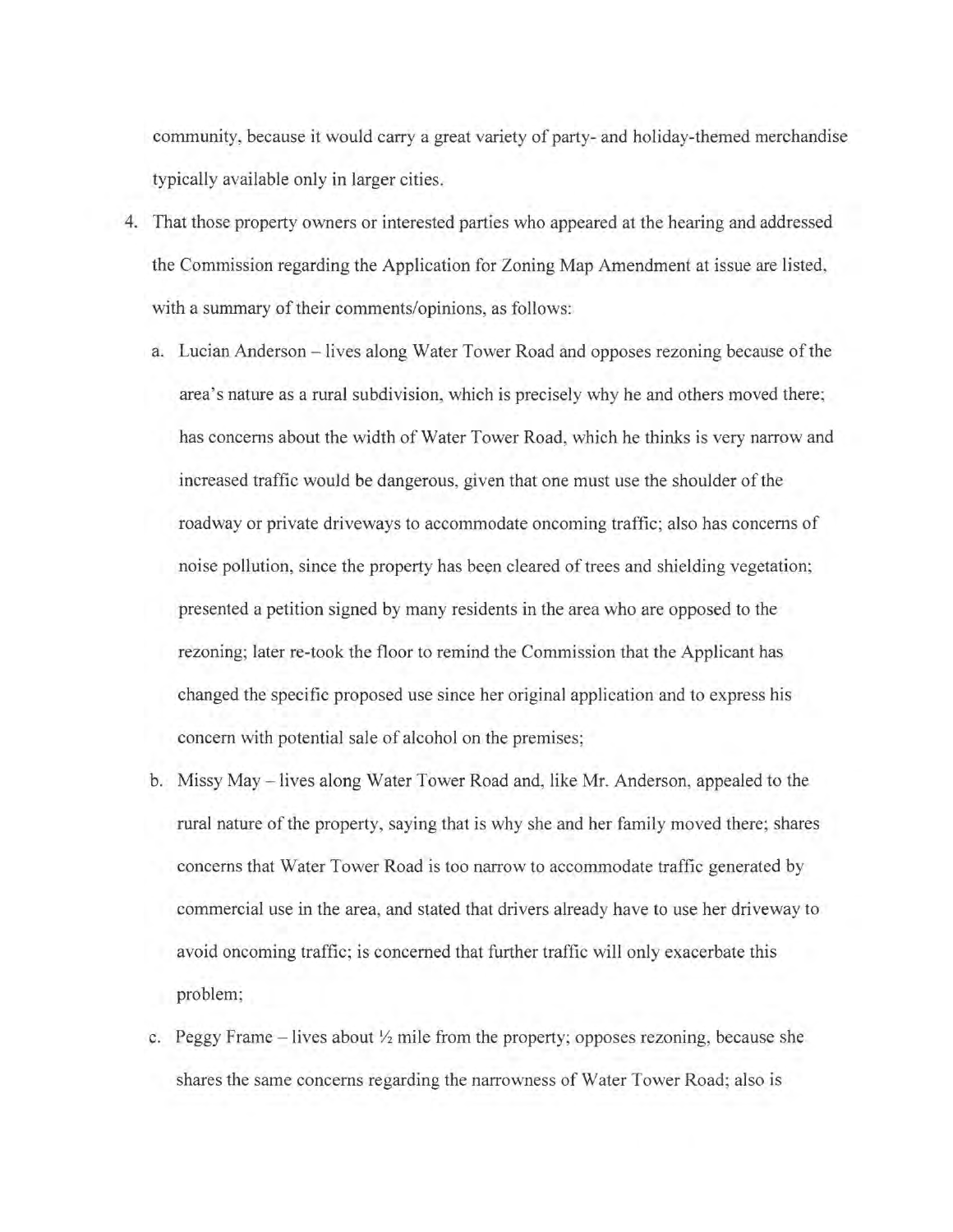concerned that the hilly geography of the area would limit visibility and make an exit there dangerous; also questions the usefulness of the specific proposed use, claiming that there is no need for such a store;

- d. Christopher May lives along Water Tower Road, and is husband of prior speaker, Missy May; shares the same concerns regarding the narrowness of Water Tower Road and also the possibility of automobile lights shining into his home from the property; also is concerned about the possibility of changing business use in the future and opening the door to unwise development that would destroy the rural nature of the neighborhood;
- e. Frank King lives along Water Tower Road, and claims there is too much business in the vicinity as it is and states that he does not want more; advises the Applicant that because she is not from that area, she does not appreciate its rural residential nature.
- 5. That attorney Andrew Wood, representing the Applicant, Deborah Howes, re-took the floor to reiterate that the proposed rezoning is consistent with the Comprehensive Plan, because the site is located along an urban corridor and because such development is fully provided for in the Comprehensive Plan for locations such as the property at issue. The Applicant reiterated what she sees as a need for the specific proposed use and again stated that it is her opinion that the width of the road along the boundary of her property is sufficient to accommodate any increase in traffic generated by the rezoning.

## **CONCLUSIONS OF LAW**

- 1. That the Mason County Joint Planning Commission is empowered by KRS Chapter 100 to hear and decide this Application for Zoning Map Amendment.
- 2. That the Commission discussed the issues regarding the potential environmental impact created by the particular proposed land use, and a motion was then made by Xandy Stewart,